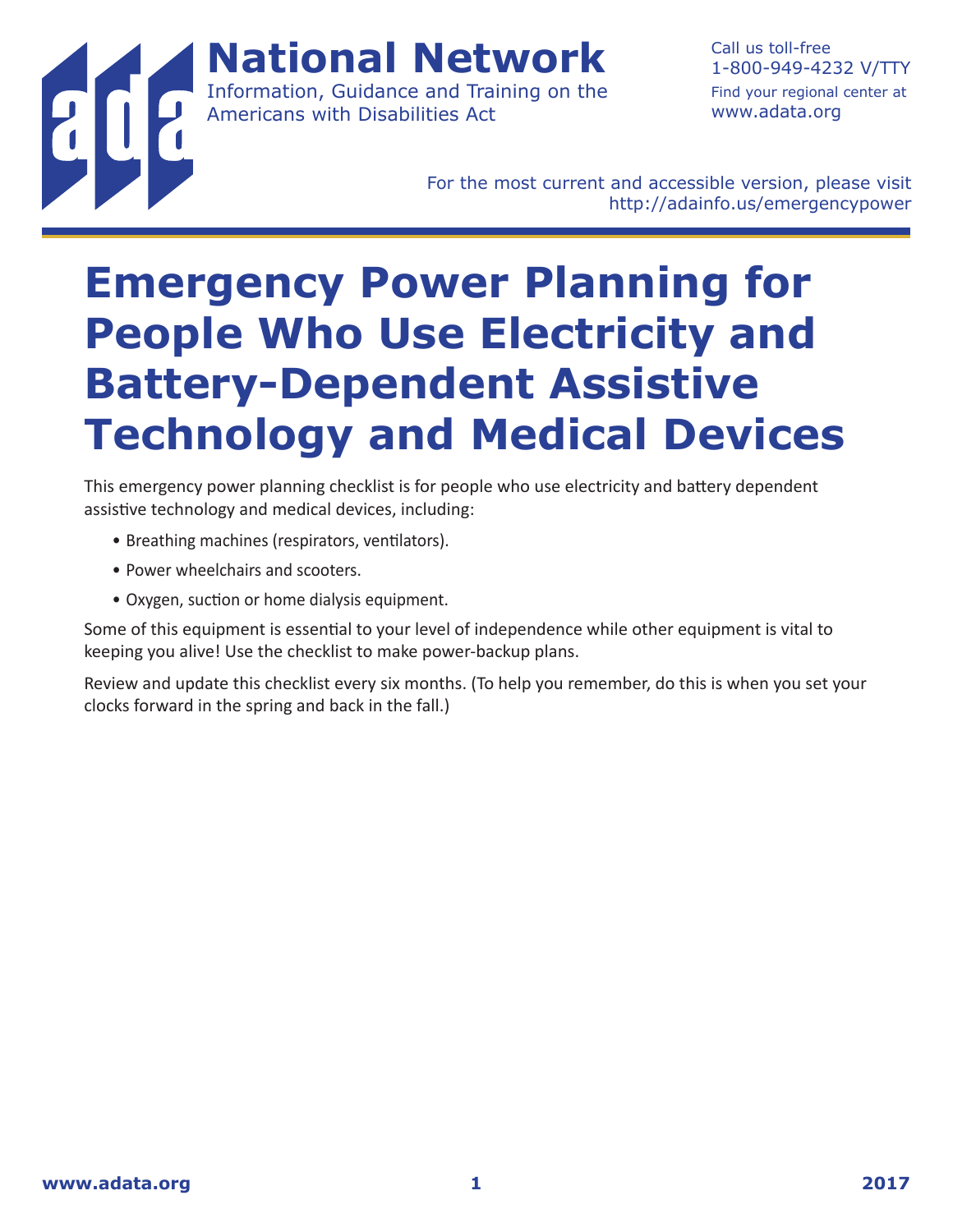

## **Emergency Power Planning Checklist**

| <b>Date</b><br><b>Complete</b> | <b>Does not</b><br><b>Apply</b> | Item                                                                                                                                                                                                                                                                                                                                                                                                                                                                      |
|--------------------------------|---------------------------------|---------------------------------------------------------------------------------------------------------------------------------------------------------------------------------------------------------------------------------------------------------------------------------------------------------------------------------------------------------------------------------------------------------------------------------------------------------------------------|
|                                |                                 | <b>Planning Basics</b>                                                                                                                                                                                                                                                                                                                                                                                                                                                    |
|                                |                                 | Create a plan for alternative sources of power.                                                                                                                                                                                                                                                                                                                                                                                                                           |
|                                |                                 | Read equipment instructions and talk to equipment suppliers about your backup power options.                                                                                                                                                                                                                                                                                                                                                                              |
|                                |                                 | Get advice from your power company regarding type of backup power you plan to use.                                                                                                                                                                                                                                                                                                                                                                                        |
|                                |                                 | Regularly check backup or alternative power equipment to ensure it will work during an emergency.                                                                                                                                                                                                                                                                                                                                                                         |
|                                |                                 | Teach your neighbors and caregivers how to use your backup systems and operate your equipment.                                                                                                                                                                                                                                                                                                                                                                            |
|                                |                                 | Keep a list of alternate power providers.                                                                                                                                                                                                                                                                                                                                                                                                                                 |
|                                |                                 | • Ask your nearby police and fire departments and hospital if you could use them as a backup for your<br>equipment power if your backup systems fail.                                                                                                                                                                                                                                                                                                                     |
|                                |                                 | Label all equipment with your name, address, and phone number. Attach simple and clear instruction cards<br>to equipment and cover them with clear packing or mailing tape.                                                                                                                                                                                                                                                                                               |
|                                |                                 | Keep copies of instructions for each piece of equipment, along with serial and model numbers, in a<br>waterproof container or in your emergency supply kits.                                                                                                                                                                                                                                                                                                              |
|                                |                                 | <b>Life-Support Device Users</b>                                                                                                                                                                                                                                                                                                                                                                                                                                          |
|                                |                                 | Contact your power and water companies about your needs for life- support devices (home dialysis, suction,<br>breathing machines, etc.) in advance of a disaster.                                                                                                                                                                                                                                                                                                         |
|                                |                                 | • Many utility companies keep a "priority reconnection service" list and map of the locations of power-<br>dependent customers for use in an emergency. Ask the customer service department of your utility<br>companies if this service is available. Note that even if you are on the "priority reconnection service" list,<br>your power could still be out for many days following a disaster. It is vital that you have power backup<br>options for your equipment.* |
|                                |                                 | Let your fire department know that you are dependent on life-support devices.                                                                                                                                                                                                                                                                                                                                                                                             |
|                                |                                 | All ventilator users should keep a resuscitation bag handy. The bag delivers air through a mask when<br>squeezed.                                                                                                                                                                                                                                                                                                                                                         |
|                                |                                 | If you receive dialysis or other medical treatments, ask your health care provider for the plans in an<br>emergency and where you should go for treatment if your usual clinic is not available after an emergency.                                                                                                                                                                                                                                                       |
| www.adata.org                  |                                 | $\overline{\mathbf{2}}$                                                                                                                                                                                                                                                                                                                                                                                                                                                   |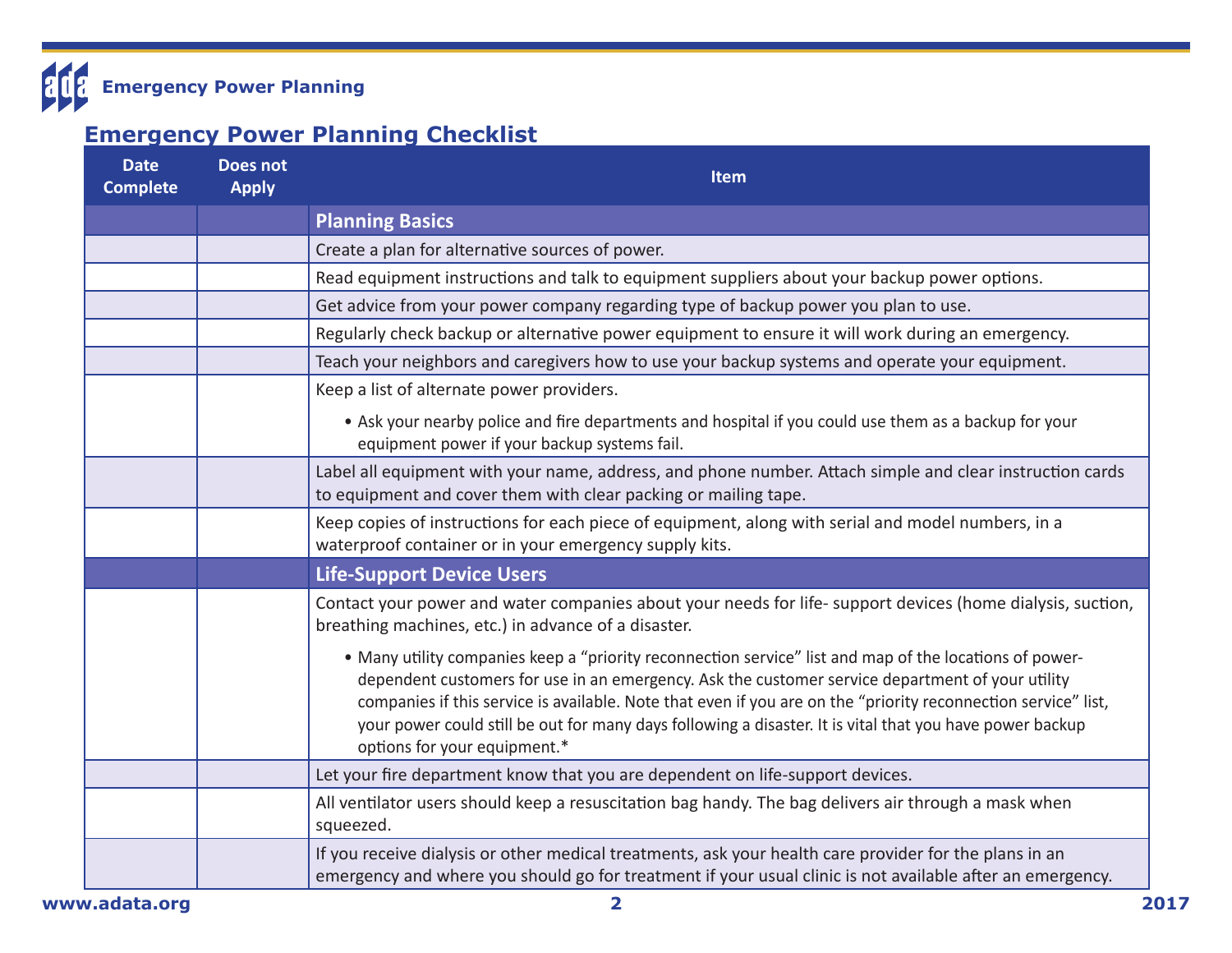

| <b>Date</b><br><b>Complete</b> | <b>Does not</b><br><b>Apply</b> | <b>Item</b>                                                                                                                                                                                                                                              |
|--------------------------------|---------------------------------|----------------------------------------------------------------------------------------------------------------------------------------------------------------------------------------------------------------------------------------------------------|
|                                |                                 | <b>Oxygen Users</b>                                                                                                                                                                                                                                      |
|                                |                                 | Check with your health care provider to see if you can use a reduced flow rate in an emergency to extend the<br>life of the system. Label your equipment with the reduced flow numbers so that you can easily refer to them.                             |
|                                |                                 | Be aware of oxygen safety practices:                                                                                                                                                                                                                     |
|                                |                                 | • Avoid areas where there are gas leaks or open flames.                                                                                                                                                                                                  |
|                                |                                 | • Post "Oxygen in Use" signs.                                                                                                                                                                                                                            |
|                                |                                 | • Always use battery powered flashlights or lanterns rather than gas lights or candles when oxygen is in use (to<br>reduce fire risk).                                                                                                                   |
|                                |                                 | • Keep the shut-off switch for oxygen equipment near you so you can get to it quickly in case of emergency.                                                                                                                                              |
|                                |                                 | <b>Generator Users</b>                                                                                                                                                                                                                                   |
|                                |                                 | Make sure use of a generator is appropriate and realistic.                                                                                                                                                                                               |
|                                |                                 | A 2,000 to 2,500-watt gas-powered portable generator can power a refrigerator and several lamps. (A<br>refrigerator needs to run only 15 minutes an hour to stay cool if you keep the door closed. So, you could<br>unplug it to operate other devices.) |
|                                |                                 | Operate generators in open areas to ensure good air circulation.                                                                                                                                                                                         |
|                                |                                 | Safely store fuel.                                                                                                                                                                                                                                       |
|                                |                                 | . The challenge when you live in an apartment is knowing how to safely store enough gasoline.                                                                                                                                                            |
|                                |                                 | • Store a siphon kit.                                                                                                                                                                                                                                    |
|                                |                                 | Test your generator from time to time to make sure it will work when needed.                                                                                                                                                                             |
|                                |                                 | Some generators can connect to the existing home wiring systems; always contact your utility company<br>regarding critical restrictions and safety issues.                                                                                               |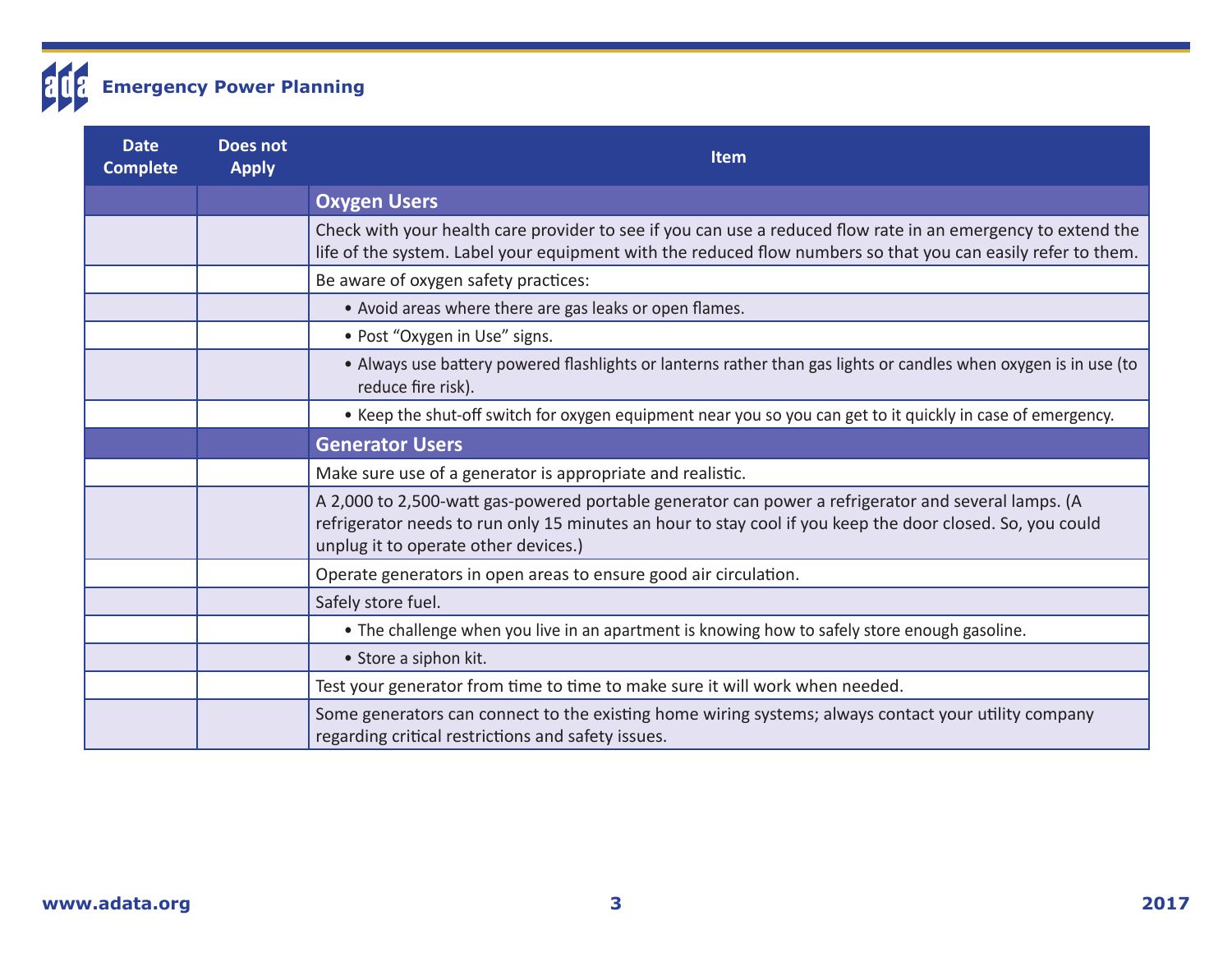

| <b>Date</b><br><b>Complete</b> | Does not<br><b>Apply</b> | <b>Item</b>                                                                                                                                                                  |
|--------------------------------|--------------------------|------------------------------------------------------------------------------------------------------------------------------------------------------------------------------|
|                                |                          | <b>Rechargeable Batteries</b>                                                                                                                                                |
|                                |                          | If you use hearing aids, keep a supply of hearing aid batteries on hand.                                                                                                     |
|                                |                          | Create a plan for how to recharge batteries when the electricity is out.                                                                                                     |
|                                |                          | Check with your vendor/supplier to find alternative ways to charge batteries. Examples include:                                                                              |
|                                |                          | • Connecting jumper cables to a vehicle battery.                                                                                                                             |
|                                |                          | . Using a converter that plugs into a vehicle's cigarette lighter or accessory outlet.                                                                                       |
|                                |                          | If you substitute a vehicle battery for a wheelchair battery, the charge will not last as long as a charge for a<br>wheelchair's deep-cycle battery.                         |
|                                |                          | If you use a motorized wheelchair or scooter, try to store a lightweight manual wheelchair for emergency use.                                                                |
|                                |                          | Stored extra batteries require periodic charging even when they are unused. If your survival strategy depends<br>on storing batteries, closely follow a recharging schedule. |
|                                |                          | Know the working time of any batteries that support your systems.                                                                                                            |
|                                |                          | When you have a choice, choose equipment that uses batteries that are easily purchased from nearby stores.                                                                   |
|                                |                          | <b>When Power is Restored</b>                                                                                                                                                |
|                                |                          | Check to make sure the settings on your medical device have not changed (medical devices often reset to a<br>default mode when power goes out).                              |